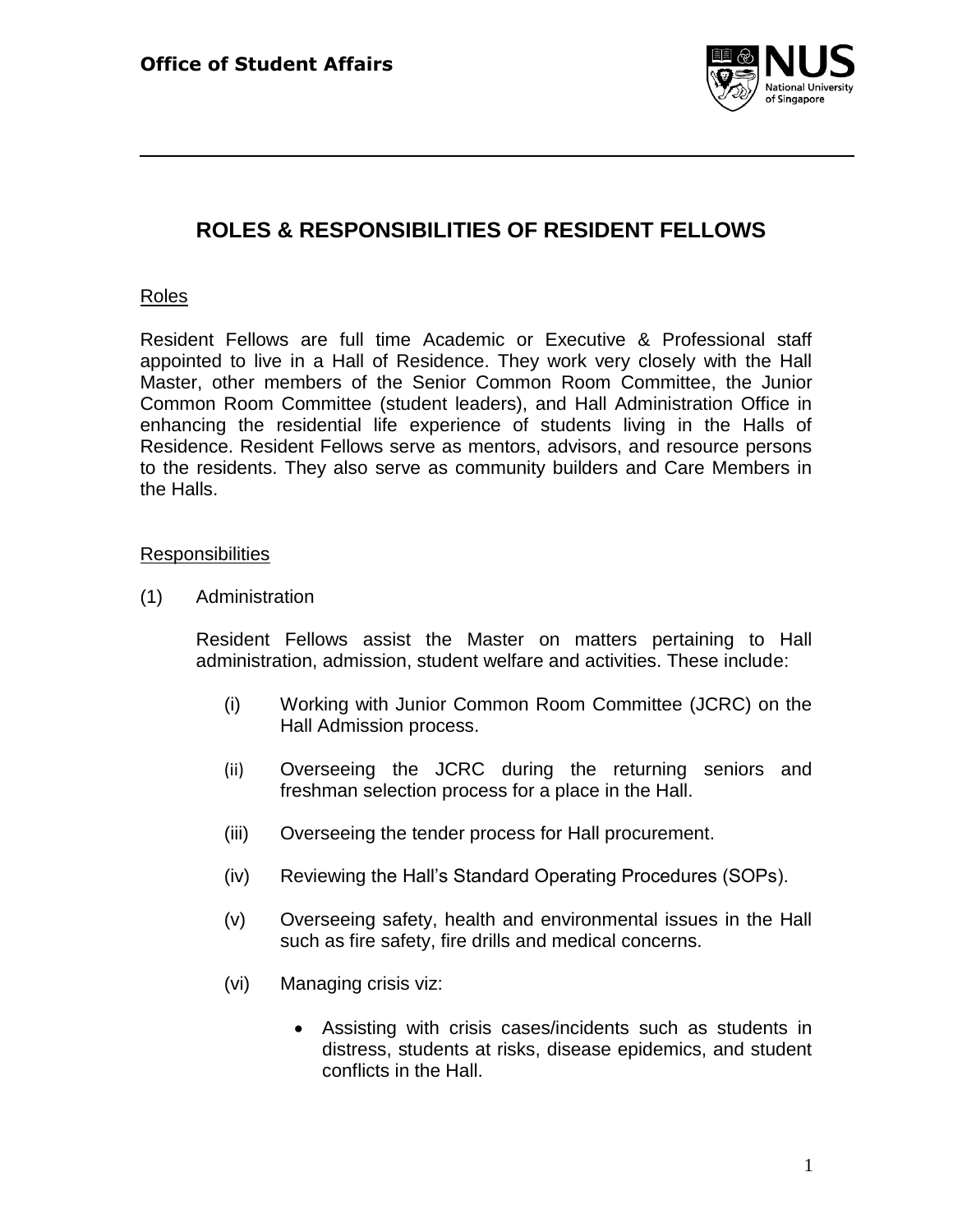

- Acting as the Care Member.
- Managing a reporting system with the JCRC, Block Heads/Floor Leaders to ensure that students in difficulties or medical conditions are rendered assistance and care.
- (2) Residential Life
	- (i) Promoting an active and enriching residential life in the Halls. Resident Fellows work closely with the Junior Common Room Committee and its sub-committees on programmes and activities that enrich the residential life experience of the students in the Halls.
	- (ii) Assisting new students, especially international students, settle into campus life. Resident Fellows closely guide the Freshmen Orientation Committee on orientation programmes that fulfill the objective of welcoming new students to the University and the Halls, and helping them settle into their new environment.
	- (iii) Advising student committees on the guidelines, procedures and budget proposal for Hall activities, and ensuring that activities are conducted as approved.
	- (iv) Advising and guiding student committees in the organization of residential activities, and ensure their proposed activities have clear purpose, educational value, and be appropriate to the NUS context.
	- (v) Ensuring that their activities and publicity materials communicate the objective, value and nature of the activity planned clearly, and all activities or publicity materials must go through the Resident Fellows, including the presentation of publicity materials.
	- (vi) Providing appropriate counseling and referrals for academic and personal needs of students.
	- (vii) Enforcing and handling of disciplinary matters in the Hall.
	- (viii) Inculcation of sound and responsible values among the residents and promoting a greater awareness of the university's vision and mission among the residents.
	- (ix) Hosting block teas/suppers and maintaining contacts with residents to establish rapport with the residents.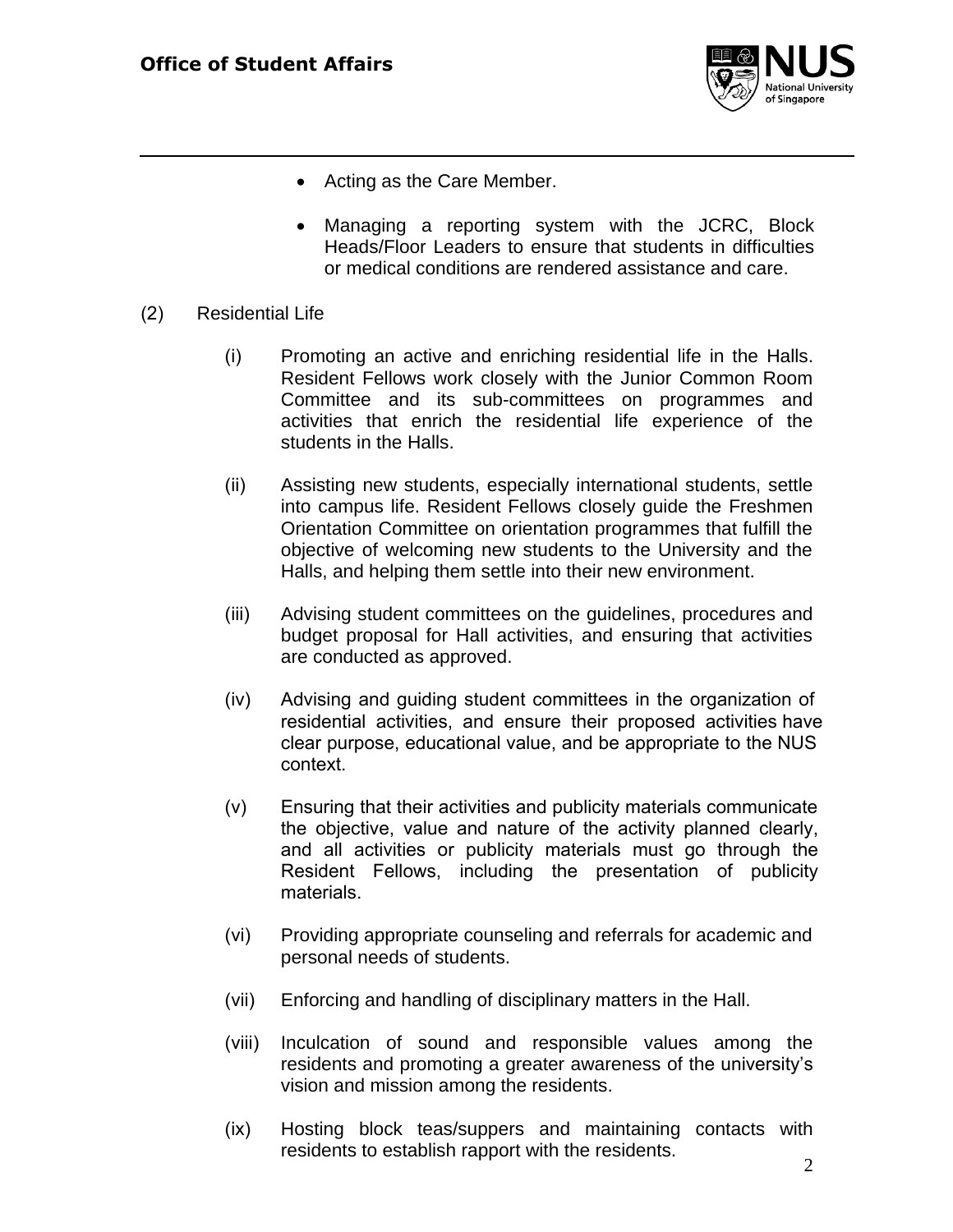

# Terms of Appointment

Resident Fellows are appointed by the Dean of Student Affairs, Office of Student Affairs.

A Resident Fellow is appointed initially for a one-year term. He/she may be renewed for another three 2-year terms (total: 7 years) subject to satisfactory discharge of responsibilities and upon recommendation of the Hall Master.

Barring exceptional circumstances, an advance three-month notice for termination of/resignation from the appointment should be provided.

## Expectations of Resident Fellows

The following are expected of Resident Fellows:

- (i) Maintain full time residence in the Hall throughout their term of service, unless on overseas leave, or under extenuating circumstances as approved by the Dean of Students. (Note: Those going on sabbatical or no pay leave, or part-time scheme may be required to relinquish the resident staff role.)
- (i) Ability to work as a team with the Hall Master and JCRC to maintain a high standard of residential life in the Hall.
- (ii) A high level of honesty, integrity and commitment to make a difference to the life of students.
- (iii) Good leadership, role model conduct, and the ability to execute duties and responsibilities in a matured, rational, consistent and fair manner.
- (iv) Discharge their duties and responsibilities fully and up to the end of their term of service (with the exception of extenuating circumstances).
- (v) Initiative to familiarize themselves with the various resources available on campus so as to provide the best support to residents.
- (vi) Prompt response to emergencies and crisis cases in the Hall.
- (vii) Attendance at mandatory residential training workshops, key student activities, management meetings convened by OSA and Hall Master, including disciplinary inquiries (where applicable).